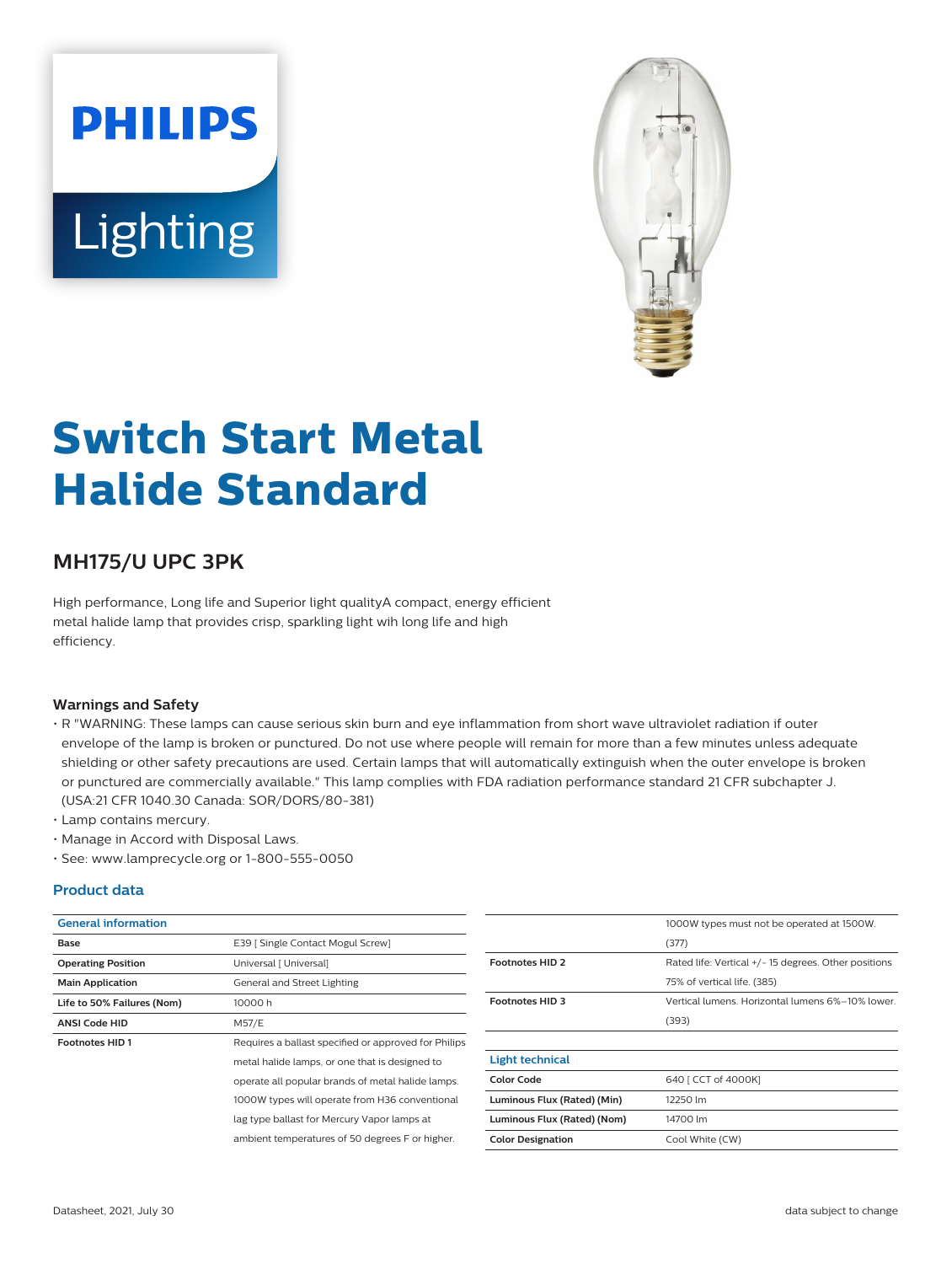### **Switch Start Metal Halide Standard**

| Lumen Maintenance - 40% Life              | 68 %    |
|-------------------------------------------|---------|
| Lumen Maintenance - 10% Life              | 90%     |
| <b>Design Mean Lumens</b>                 | 8775 lm |
| <b>Chromaticity Coordinate X (Nom)</b>    | 0.375   |
| <b>Chromaticity Coordinate Y (Nom)</b>    | 0.400   |
| Correlated Color Temperature (Nom) 4000 K |         |
| Luminous Efficacy (Rated) (Min)           | 70 lm/W |
| Luminous Efficacy (rated) (Nom)           | 84 lm/W |
| Color Rendering Index (Nom)               | 65      |
|                                           |         |

| Mercury (Hg) Content (Nom)           | 28 mg           |
|--------------------------------------|-----------------|
|                                      |                 |
| UV                                   |                 |
| Pet (Niosh) (Nom)                    | 192.3 h/500lx   |
| Damage Factor D/fc (Nom)             | 0.420           |
|                                      |                 |
| Luminaire design requirements        |                 |
| <b>Bulb Temperature (Max)</b>        | 400 °C          |
| Cap-Base Temperature (Max)           | 210 °C          |
|                                      |                 |
| <b>Product data</b>                  |                 |
| Order product name                   | MH175/U UPC 3PK |
| <b>EAN/UPC - Product</b>             | 046677253592    |
| Order code                           | 140855          |
| <b>Numerator - Quantity Per Pack</b> | 1               |
| Numerator - Packs per outer box      | 3               |
| Material Nr. (12NC)                  | 928601150312    |
| Net Weight (Piece)                   | $0.001$ kg      |

#### **Mechanical and housing**

**Operating and electrical**

**Lamp Current (Nom)** 1.5 A **Ignition Supply Voltage (Min)** 350 V **Re-Ignition Time (Min) (Max)** 8 min **Ignition Time (Max)** 120 s **Voltage (Max)** 147 V **Voltage (Min)** 117 V **Voltage (Nom)** 132 V

| <b>Bulb Finish</b>          | Clear              |
|-----------------------------|--------------------|
| <b>Cap-Base Information</b> | Brass [ Brass Cap] |
| <b>Bulb Material</b>        | Hard Glass         |
| <b>Bulb Shape</b>           | ED28 [ ED28]       |
|                             |                    |

| (Hg) | Do not place in trash<br>dispose according to<br>state, or federal laws<br>Do not place in trash -<br>dispose according to local |
|------|----------------------------------------------------------------------------------------------------------------------------------|
|------|----------------------------------------------------------------------------------------------------------------------------------|

**Approval and application**

**Energy Saving Product** Not Applicable **Picogram Per Lumen Hour** 255.1 pg/lm.h

#### **Dimensional drawing**



**Product D C (max)** MH175/U UPC 3PK 3.5 in 8.313 in